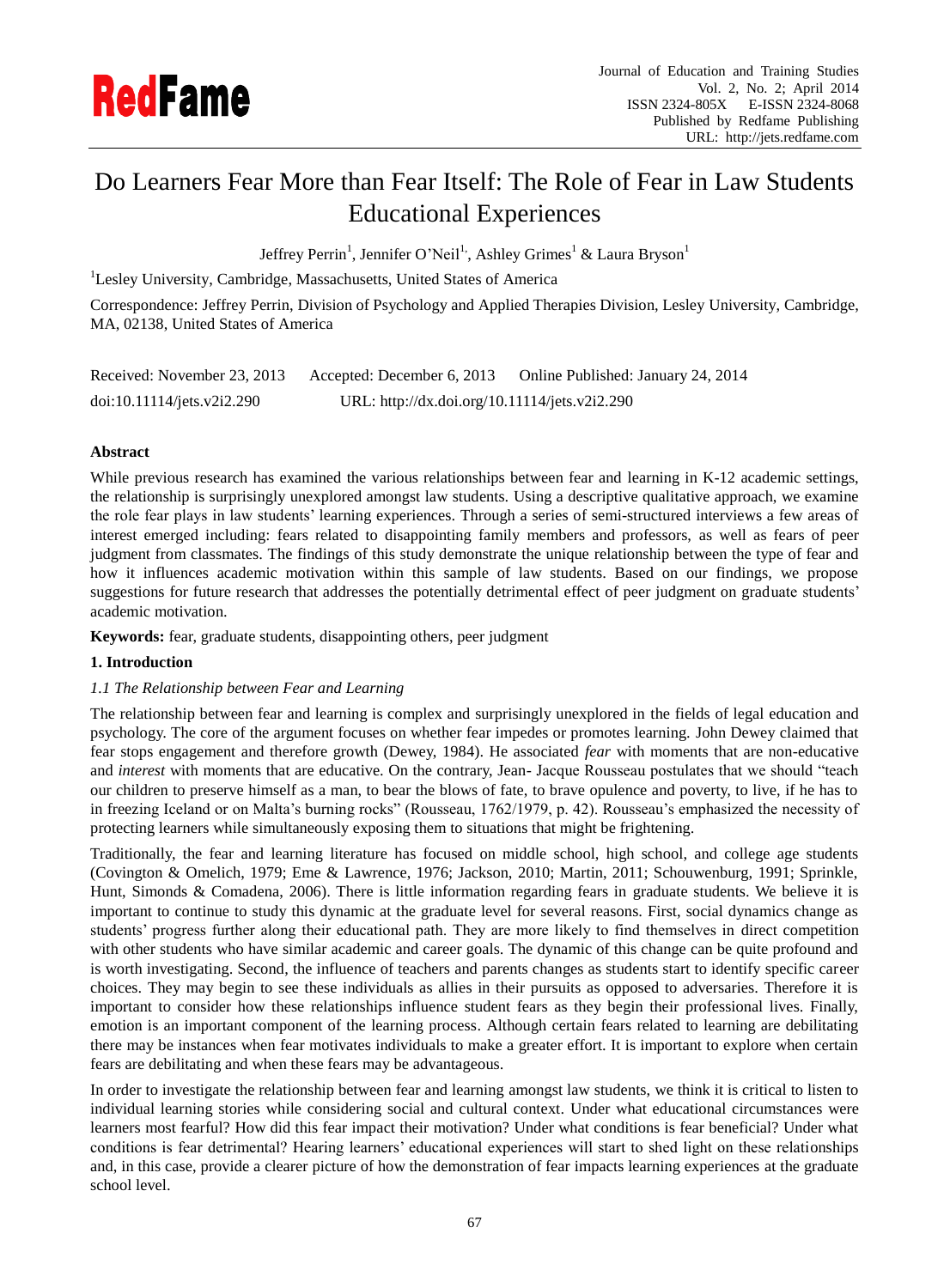# *1.2 The Role of Emotion in Learning*

Without question, emotions are a core component of the human experience. Our emotions can assist the way information is received, retained, interpreted, and used (Hochschild, 1983; Milton, 2002). Contrastingly, they also may cause severe disruptions in judgment (Forgas & Bower, 1987), decision-making (Isen, 1993), memory, (Bower, 1981) and behavior (Berkowitz, Jaffee, Jo, & Trocolli, 1999). There is a reciprocal relationship between thought and emotion that counters the traditional view that emotions hinder rational thought (Barbalet, 1998).

In order for learning to take place, emotions are necessary and the knowledge that is acquired through learning generates emotions. According to Milton (2002), "people do indeed come to love, enjoy, or fear things in the process of getting to know them; they also get to know them as a result of loving, enjoying, hating or fearing them" (p.66). The intricacy of the relationship makes it difficult to determine how individuals develop particular emotions for specific places, things, or people. The demonstration of particular emotions can only be understood within the complete context of the individual"s experience in specific environments.

Although test anxiety is a frequently explored topic in education research (Putwain, 2008; Putwain, 2009) other sorts of anxieties or fears related to learning are relatively unexplored. The bulk of the research on fear and learning investigates fear of failure (Belanger, Lafreniere, Vallerand & Kruglanksi, 2012; Covington & Omelich, 1979; Schouwenburg, 1992; Williams, Jamieson & Hollingsworth, 2008; Martin & Marsh, 2003). Reaserch done on traditional undergaduates shows that fear of failure is often associated with "...high anxiety, underachievement, reduced resilience..." and in some cases may lead students "to learned helplessness"(Martin & Marsh, 2003, p. 31). Covington and Teele (1996) found that fears of failure may manifest in procrastination, impossibly high goals, and nonperformance. These strategies make academic success highly unobtainable.

# *1.3 The Role of Emotion in Legal Education*

In a qualitative self-report study, Elkins (1985) found that first year law students experienced an array of emotions including: exhilaration, alienation, frustration, boredom, depression, and despair, during their first semester of law school. Elkins (1985) emphasized the importance of investigating students" emotional experience in order to fully understand the intricacies of legal education. In a similar qualitative study conducted by Reifman, McIntosh and Ellsworth (2000), law students were asked to anonymously report on their emotional experiences while in school. Humiliation, lack of control, and isolation were amongst the various emotional themes identified by the researchers. The stress and anxiety levels of of students at the end of their first and third years of law school was similar to those individuals going through a major life trauma (e.g. death of a spouse). The researchers found that several of these emotions were instigated by their law school experience as opposed to law school attacting students with a proclivity towards this side of the emotional spectrum. In addition, Hess (2002) documented the many negative effects of law school on students including the fact that students lose self- confidence and experience high psychological anguish as well as substance abuse due to these psychological issues. Lacombe, Tumbaga, Malkin, Nicholson and Tokatlidis (2013) found that high levels of stress amongst law students may lead to academically self-destructice behavior, such as skipping classes. Furthermore, in a study specifically addressing fear, Beck and Burns (1979) cited fear of failure as being connected to the intense competition that happens while completing a law program.

Although researchers have reported several emotions related to law students" experiences, we focus specifically on the role of fear in law students" educational experiences. We"d like to see whether there are additional fears, beyond fear of failure, related to legal education that might be contributing to law students" experience.

# *1.4 An Exploratory Qualitative Approach*

This paper offers an exploratory qualitative insight into the experiences of law students" reports of fear as it relates to learning. For the purposes of this paper we used Rachman's (1978) definition of fear which means that "fear refers to feelings of apprehension about tangible and predominately realistic dangers" (p. 6). The central research questions that guided this study were: what are the sources of law students" fears related to learning and how do fearful responses impact academic motivation. We explored this topic through a series of interviews with law students.

#### **2. Method**

We used a descriptive qualitative approach to investigate participants' experience of fearful thoughts in educational settings and their subsequent impact on motivation and perceptions of overall learning. The University Institutional Review Board approved the study design and questions.

#### *2.1 Recruitment*

The recruitment criteria required participants to be over the age of 18 and currently enrolled in a graduate law school program. We placed flyers around a local graduate law school campus and posted a recruitment advertisement in the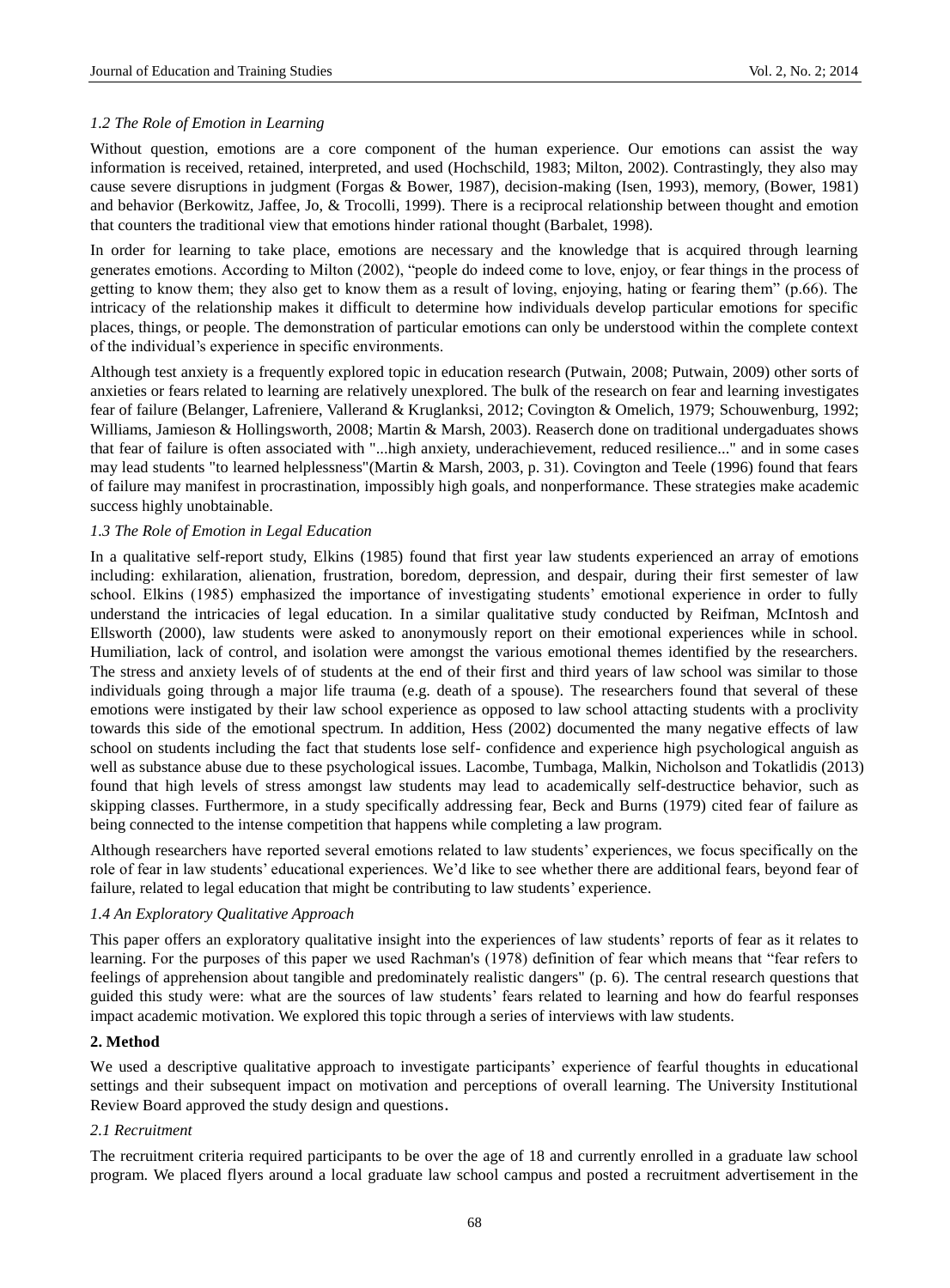school paper. Interested participants were instructed to contact a member of the research team via email to set up an interview time.

#### *2.2 Participants*

We interviewed 12 adult participants (Male = 7, Female = 5) from a law school located in New England. Participants ranged from 24-28 years old, had at least a Bachelor's degree, and were currently enrolled in graduate law school.

# *2.3 Data Collection*

Members of the research team conducted face-to-face semi-structured interviews on the campus of the research sponsoring institution. Interviews lasted approximately 60-75 minutes and were guided by an interview schedule. Members of the research team, following an extensive review of relevant literature, designed the interview schedule. We used open-ended questions that allowed participants to reflect on their educational experiences, thoughts of fear/anxiety related to these experiences, as well as the perceived impact of these thoughts on their motivation and overall perceived learning. Specifically, participants were asked about times when different types of fear might have positively or negatively influenced their motivation or ability to learn. Once the interview was completed, the participants were asked if they had any further questions. They were handed a debriefing form that provided them with additional information about the study. Finally, they were compensated with \$20 and escorted out from the interview session. All interviews were audio taped and transcribed verbatim by members of the research team.

# **3. Results**

We conducted a thematic content analysis of the interview data (Thorne, 2008). This approach is most suitable for small-scale, qualitative investigations that seek to convey themes and patterns to generate interpretive descriptions (Thorne, 2008). The data were analyzed inductively for emerging themes across the interviews. First, the four researchers independently open coded the interview transcripts and created tentative initial coding categories. Then the research team met and compared their coding categories. Next, following an extensive discussion, we refined and grouped our independent codes into a focused coding structure that was applied to the whole data set (Glaser & Strauss, 1967). All authors agreed on the final set of code topics.

## *3.1 Family*

Several participants mentioned fear of disappointing family members when discussing the source of their fears. We identified two specific circumstances that were associated with participants" reports of fear related to disappointing family members: high achieving parents and first in family to attend graduate school.

In several instances, participants compared their own academic success to the successes of their parents. Several interviewees identified a need to achieve the same results or better. Participant #3 notes the motivating component of having a successful father and comparing his accomplishments to his father's:

*"As I mentioned before I think, my dad"s a lawyer. He"s quite successful. I mean there"s an aspect of wanting to do well and not embarrass myself" (Participant #3).*

Similarly, another Interviewee #7 discussed the success of his father and the internal pressure to do as well as he did:

*"I never wanted to let him down. And that was one thing that motivated me through high school. He was the salutatorian of his class, so, I thought if he was salutatorian I better at least be that. Then he went to college and got one B in college and I thought well he got Bs I better get one of them. I don"t think if I hadn"t gotten more he would have been disappointed but I think it was an internal thing" (Participant #7).*

Not all participants" parents or relatives achieved great academic success. Some participants felt a pressure to make the most out of their educational opportunities due to the fact that their relatives didn"t have similar educational opportunities.

*"My grandparents and some family members didn"t have high levels of education. They push for education a lot. I'm from the south. When my grandparents grew up they couldn't really access education. For them it's always been something that they want to see more of" (Participant #6).*

In some instances the pressure was more explicit. Participant #11 discusses the pressures from her family that emigrated from Russia:

*"I"m the first one from my family to ever go to law school. As I mentioned before we are immigrants from Russia and it is a pretty big deal in my family. They all expected me to do really great. Everyone just thinks I"m really smart. It"s hard for them to understand that everyone is like that at law school. I guess they had really high expectations for me. It is hard. I am basically afraid that I"m not going to meet those expectations" (Participant #11).*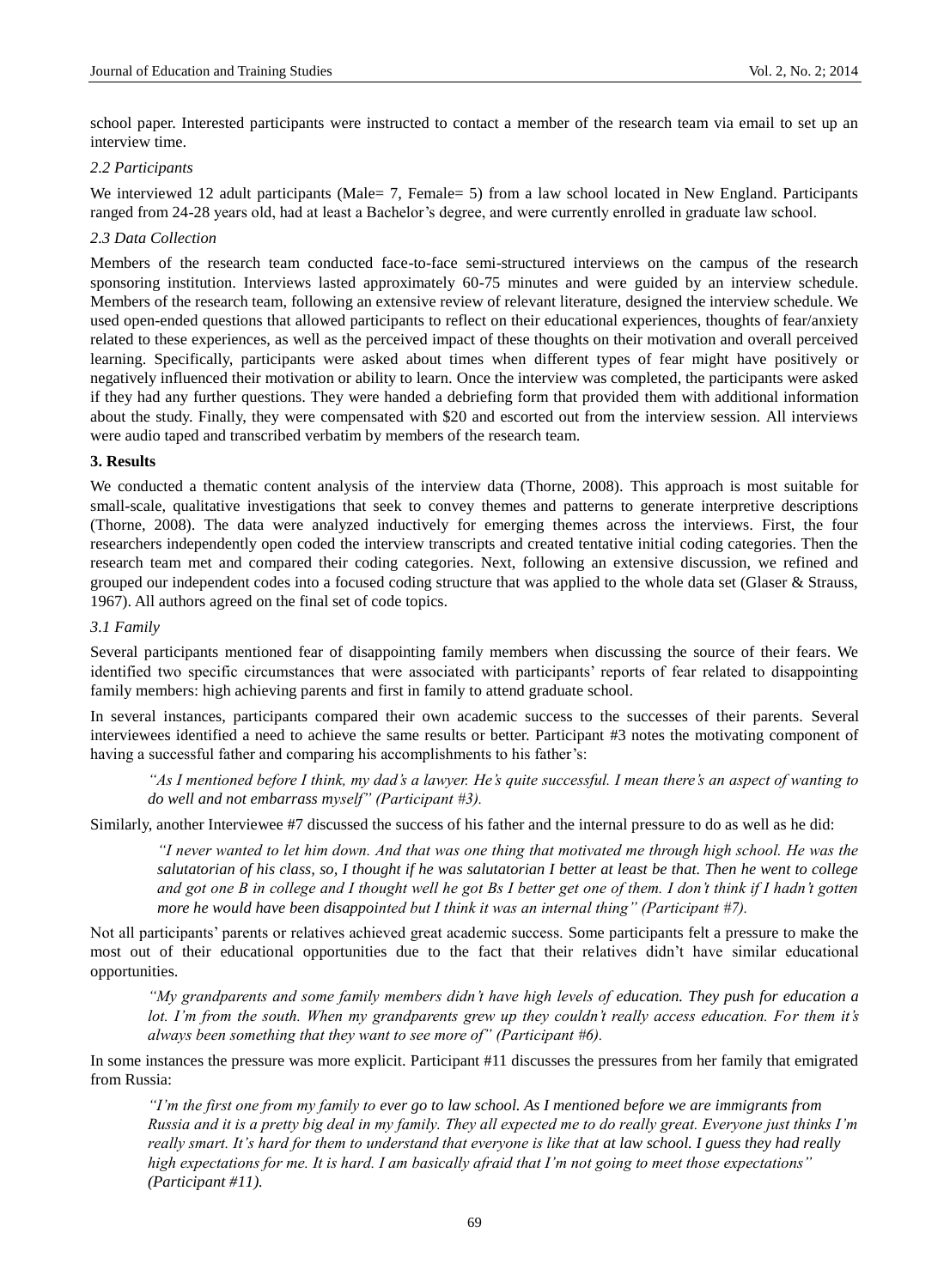## *3.2 Student/Professor Relationship*

Many students feel an added need to perform well in order to have teachers think highly of them. Whereas students did not report a desire to impress fellow classmates in classroom discussions, they were driven to please teachers.

*"I felt generally pretty motivated to get good grades to impress my teachers" (Participant #16).*

The need to perform well seemed to be particularly salient when students believed that teachers had a favorable impression of them.

*"I had some teachers that you know they thought highly of me and so of course I wanted to do well in those classes especially to reinforce that idea" (Participant #6).*

The increase in motivation was positively correlated with how much the student respected or liked the professor.

*"I had a lot of help from professors who had given me their time to help me with my project and that motivated me because I wanted to do good work for them. I wanted them to be happy with my work more than me objectively caring about it" (Participant #5).*

Participant #15 highlights how she feels upset at herself when she thinks she disappointed her professors:

*"I feel that way a lot with my professors. I study harder for professors that I like. The feeling that I might disappoint them is sort of a very powerful counter idea to that. Because I don"t want to disappoint them I work extra hard. It makes me upset when I think I may have done something to disappoint them. I guess to connect that to my learning experience it makes me work harder" (Participant #15).*

# *3.3 Peer Judgment*

The fear of peer judgment was frequently mentioned as a demotivating factor in participants" learning experiences. At times students were hesitant to participate in classroom discuss (by expressing opinion, asking questions) due to fear of their peers" response. In particular one female participant noted her tentativeness to discuss material in class that she was very passionate about due to fear of how her comments would be received:

*"I felt this more first semester of law school than this semester, but there are definitely things that got me very worked up about the material we were covering in class or the topics we would go into. Topics that just made me really angry that I didn"t raise in class. I didn"t because it wouldn"t be received well. I definitely have that fear about talking about it openly" (Participant #15).*

In addition to a fear about how her comments would be received, she also discussed the more general fear of sounding unintelligent or irrelevant. This fear manifested in participation withdrawal:

*"Again first semester, this is just when I was afraid of law school in general. There were definitely moments where I had something I wanted to say in class, but didn"t raise my hand either out of fear that what I would say would just sound stupid or irrelevant or people would judge me for it. Times when I would say it, I would just feel stupid like I said something irrelevant and that people were judging me. So, whether or not I spoke up or not, that fear of social rejection was ever present" (Participant #15).*

Other interviewees discussed social pressures around over-participating in class discussions. Participants #3 discusses the hazards of speaking too much in class:

*"Some people don"t talk because there"s a bit of a social pressure for talking too much- it"s seen as showing off. But some people are just nervous about it and don"t speak up" (Participant #3).*

Related to this idea, Participant #1 highlighted the dangers of appearing too engaged in one"s work*:*

*"Being engaged in what you"re doing, doing you"re work, and looking like you enjoy being there is not cool or accepted" (Participant #1).*

Contrary to most participants, some participants found competitiveness, measured by class rankings and grades, in law school to be motivating. Participants didn't discuss this within the context of classroom discussion, rather, they discussed how this impacted study habits.

*"In law school again, it"s a lot of the pressure, the social pressure, to stay out of the pack or fall behind and law students are always comparing themselves to one another. And so there is a lot of social pressure in law school, which leads to a lot of extra studying over studying maybe. And also a lot of strange and unnecessary study habits I guess. I don"t know, but it is less self-motivated and the learning experience is kind of dictated by the terms of kind of the group. It's a lot of groupthink" (Participant #9).* 

Participant #1 discussed how fear can be motivating because students want to avoid being embarrassed in class. Specifically, he addresses being called on in class and appearing unprepared.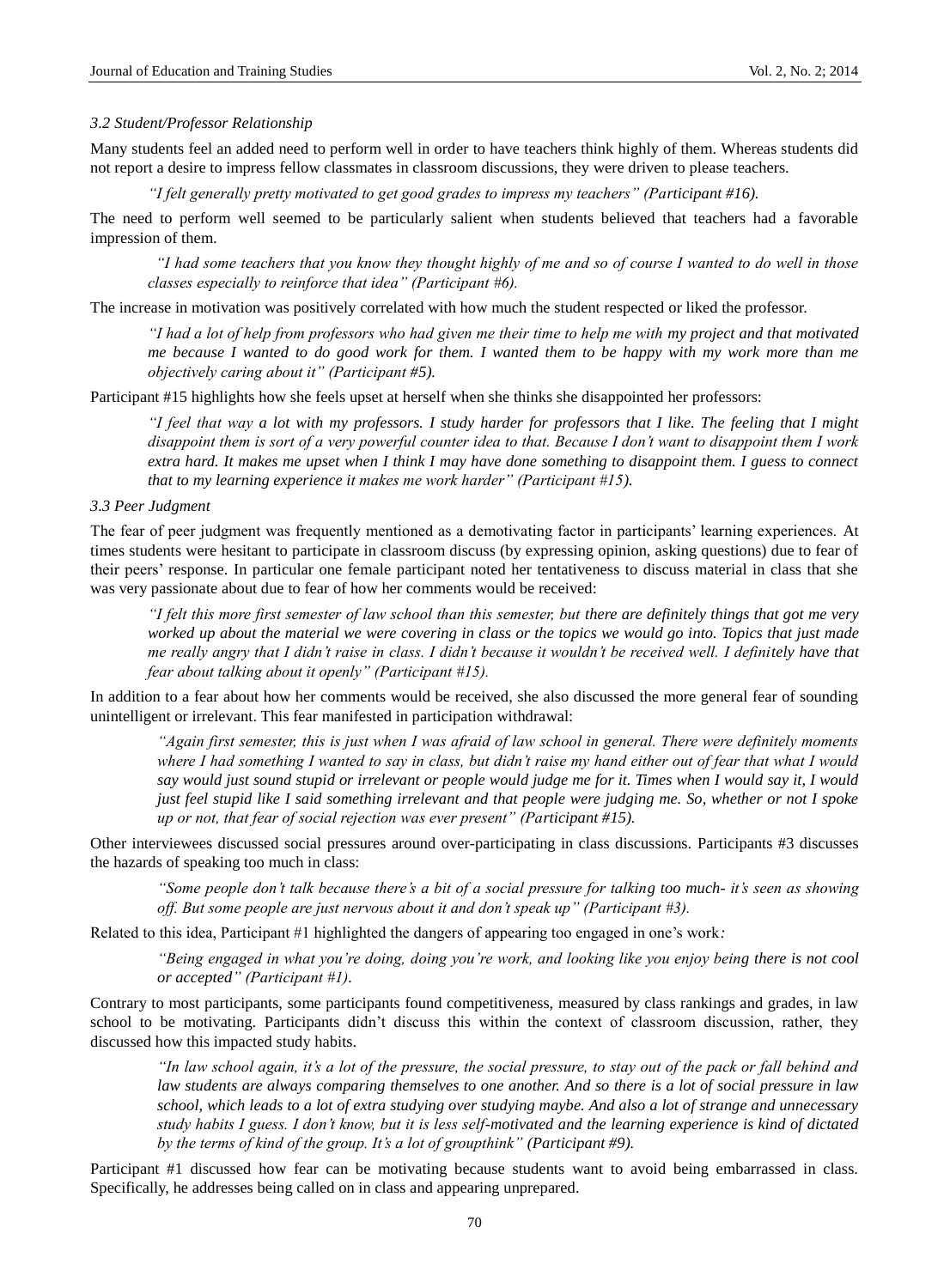*"It is motivating by fear rather than enthusiasm. But honestly I think it's the best motivator in terms of if you"ve got this fear of being called on to answer a question and you"re unprepared and everyone else is like "oh god you are such an idiot". I think that is definitely less of a positive motivation then being truly interested in something but is a motivation nonetheless" (Participant #1).*

## **4. Discussion**

The aim of this present study was to investigate sources of graduate students" fears related to learning and to explore the relationship between fear and academic motivation. We looked at this topic through a series of interviews with graduate students. The fear of disappointing others (parents, extended relatives, professors) was a concern for interviewees. The circumstances under which participants voiced their fear of disappointing others differed. While some participants discussed the fear of disappointing highly educated and successful parents, others highlighted the fear of letting down family members who did not attend graduate school. Regardless of the catalyst, participants frequently expressed a fear of disappointing others. According to Schimmack & Diener (1997) disappointment is the third most frequently experienced emotion following anxiety and anger. Bell (1985) defines disappointment as "a psychological reaction to an outcome that does not match up against an expectation" (p.1). Similarly, Ortony, Clore, and Collins (1988) define disappointment as being "displeased about the disconfirmation of the prospect of a desirable event" (p. 110). Simply, disappointment occurs when expected outcomes are not met.

Participants did not report "feeling disappointed", rather they reported a *fear* of disappointing others. The anticipation of this emotion seems to motivate subjects to avoid it from occurring. Often times the anticipation of future emotions is related to behavioral choices (Fridja, 1986). In this study, several interviewees alluded to being motivated by thoughts of disappointing others.

Van Dijk and Zeelenberg (2002) differentiate between outcome-related disappointment and person-related disappointment in appraisal patterns and response types. Outcome-related disappointment occurs when a desired outcome is unexpectedly not obtained. According to Van Dijk and Zeelenberg (2002) individuals that experience this type of disappointment feel empty inside and believe they lost an opportunity. Person-related disappointment occurs "in situation when one attributes the cause of the undesirable situation to another person" (Van Dijk & Zeelenberg, 2002, p. 800). Individuals that experience person-related disappointment tend to distance themselves from others. They disapprove of the other person"s actions and often perceive the situation as one in which they are not responsible for the behaviors of others.

The idea of disappointing one"s parents is hardly a novel phenomenon. Fear of disappointing parents can fall under two categories: explicit expectations outlined by one"s parents and implicit expectations. Since we did not interview subject's parents we cannot, with any degree of certainty, verify the accuracy of participants' perceptions of parental expectations. However, the truthfulness of its stated, or unstated existence may not be important. If subjects are identifying this as a concern, the actuality of its existence is trumped by the emotional and behavioral responses of its perceived existence.

Carroll, Shepperd, Sweeny, Carlson and Benigno (2007) identify three types of disappointment for others: empathic concern, resource concern, and self-image concern. Empathic concern occurs when one views the other as an extension of self. The personal and the partner experience become confounded. The other shares the emotional response as if it was their own loss. A resource concern occurs when the outcome of others become personal due to an increased demand on material and psychological resources. A self-image concern occurs when another person"s performance reflects upon someone else. If a student comes from an impoverished family, the family"s concern may be focused around the potential resources garnered by the student (e.g., Participant #6). On the other hand a student coming from a highly educated family may not feel the pressure of a resource concern but rather feel the pressure to live up to parental achievements (e.g., Participant #12, Participant #7). In this study although the socioeconomic family background of participants" differed greatly, feelings of disappointment avoidance were prevalent.

Strong social bonds may allow others to experience emotional responses to another"s outcome even when they are not the primary person (e.g., family member, partner) connected to the outcome (Lickel, Schmader, Curtis, Scarnier, & Amers 2005). Several interviewees expressed a desire to impress or not disappoint teachers with whom they had a personal relationship. These responses underline the importance of the interpersonal relational components of teaching and learning and the implications on student motivation and achievement. Interviewees did not report a fear of disappointing faculty members with which they had no or limited personal interaction.

Terenzini, Pascarella, and Blimling (1999) note that "the most powerful source of influence on student learning appears to be students' interpersonal interactions, whether with peers or faculty" (p. 619). Class participation might be seen as a symbol of a student's attachment to the class and participation may promote group solidarity. However, when students are fearful of these interactions this may manifest in a contraction of energy that depresses sociability (Collins, 1984).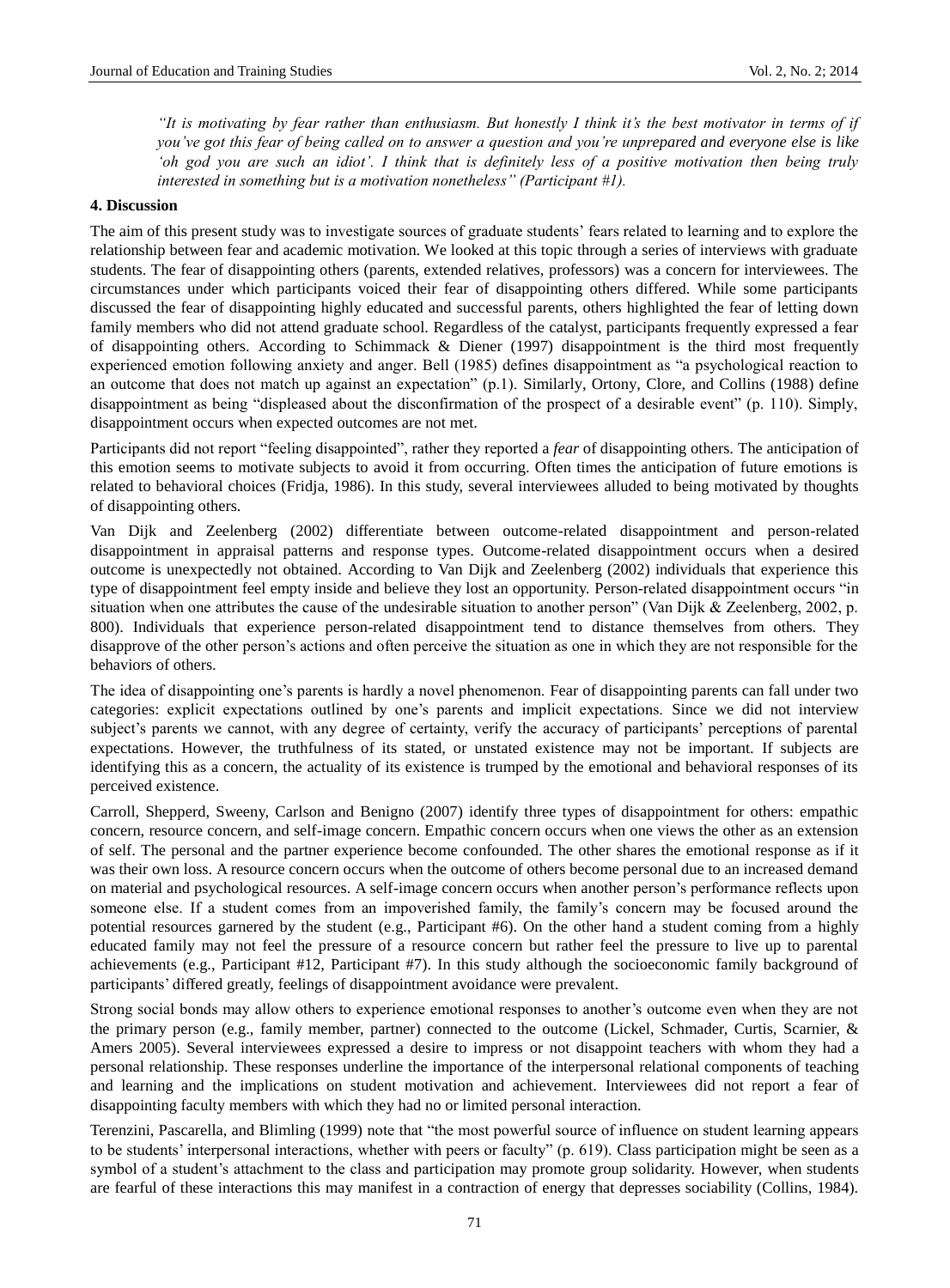The reciprocation of participation is integral to the groups" process of building this solidarity. Participants frequently referenced a reticence to participate in class discussions. Fear of peer disapproval was cited as a rationale for their apprehension. These findings can be partially explained by research on communication anxiety and student rapport.

Student communication is influenced by communication apprehension. McCroskey (1982) defines communication apprehension as "an individual"s level of fear or anxiety associated with either real or anticipated communication" (p. 127). Students that score high on measures of communication apprehension will self-disclose less and drop classes that require speaking (Daly & Stafford, 1984).

Although there is a paucity of research investigating empirical connections between individual characteristics and oral classroom participation, Stoeckli (2010) notes that those who are fearful of social evaluation will "avoid self-presentation in the classroom whenever possible because of a fear of negative experiences" (p. 30). According to Stoeckli (2010) social anxiety and self-esteem (inner characteristics of individuals that are not directly accessible by the observer) impact oral participation in the classroom. Negative experiences in relationships with peers can trigger fears of negative experiences and inhibit classroom engagement and participation in the classroom (Buhs, Ladd, & Herald, 2006).

Weaver and Qi (2005) suggest that student participation involves the risk of being rejected by one"s classmates and therefore may produce fearful responses. These fearful responses might be increased by the instructor's power, expertise, and communication style. When students speak, they run the risk of sounding foolish or uninformed and this may result in humiliation or status loss in the classroom. Although the risk of humiliation may be low in their current situation students might draw upon certain memories of themselves or others experiencing humiliation and therefore retreat from discussion. As Weaver and Qi (2005) note, fears weaken students" confidence to contribute to class discussion. In addition "confidence offers the "social energy" needed to animate the classroom, and a confidence deficit depresses the climate of interaction (Weaver & Qi, 2005, p. 575). Students may find it safer to remain silent rather than risk rejection in the classroom.

Interviewees reported a fear of "appearing unintelligent to other students" and "concern with how they would appear in the eyes of their classmates". This rationale for nonparticipation in class discussions is supported by past research (Howard & Henney, 1998; Howard, James, & Taylor, 2002; Fassinger, 1995). It is acceptable to achieve as long as you don't look like you are overworking yourself. This leaves students wondering how they can be academically successful while simultaneously thriving in the social realm (Jackson, 2010).

Fears of disapproval negatively impacts student confidence that then influences participation. Informal classroom structures develop as "peers define and enforce informal norms associated with classroom-related behaviors"(Weaver & Qi, 2005, p. 576). Weaver and Qi (2005) note, "even relatively isolated students may not escape the influence of other students, insofar as their behaviors become oriented toward achieving a modicum of acceptance from fellow students" (p. 576). Although Weaver and Qi"s (2005) research focused on younger students, we found that this is still concern amongst older students.

The experiences of our interviewees is partially supported by research demonstrating that student experience of the classroom is as much influenced by social and interpersonal processes as it is by intellectual ones (Goodenow, 1992). Concern over the stigma of performing too well in school has been found with elementary school aged boys (Adler, Kless, & Adler, 1992) and high-school males (Jackson, 2010) There is a general concern to avoid being perceived as too smart by other students. Often times boys will make attempts to conceal their academic talents in order to avoid the negative stigma of performing beyond the recognized level of masculine acceptance (Czopp, Lasane, Sweigard, Bradshaw, & Hammer 1998). Adler et al., (1992) refer to this as a "ceiling level of effort" (p.177).

We are unaware of studies that have investigated this phenomenon at the graduate school level. Our results support previous findings concern over presentation in the classroom. Interestingly this dynamic is still occurring in graduate school classrooms and still impacting students" purported rates of participation. As much as graduate school professors may espouse the ideals of open classrooms and encourage a diversity of beliefs, opinions, and viewpoints, participants reported a hesitation to participant due to how others would perceive them.

Seemingly, the manifestation of academic motivation is important to consider. As long as peers cannot observe representations of high academic motivation for achievement (e.g., classroom participation) individuals report that fears of disappointing others can be motivating. In other words, participants report efforts to study harder for exams but not increase rates of participation. We must consider the idea that at the "ceiling level of effort" does not simply occur in high school males. Perhaps this trend continues into college, graduate school, and beyond. However, there is also a motivation to not appear unintelligent or unprepared. Participants reported not wanting to be embarrassed when they are called upon and do not know the answer. Herein lies the dilemma. How do students achieve an image of competency (to avoid judgments of ignorance) and simultaneously avoid being perceived as *too* knowledgeable or caring *too* much?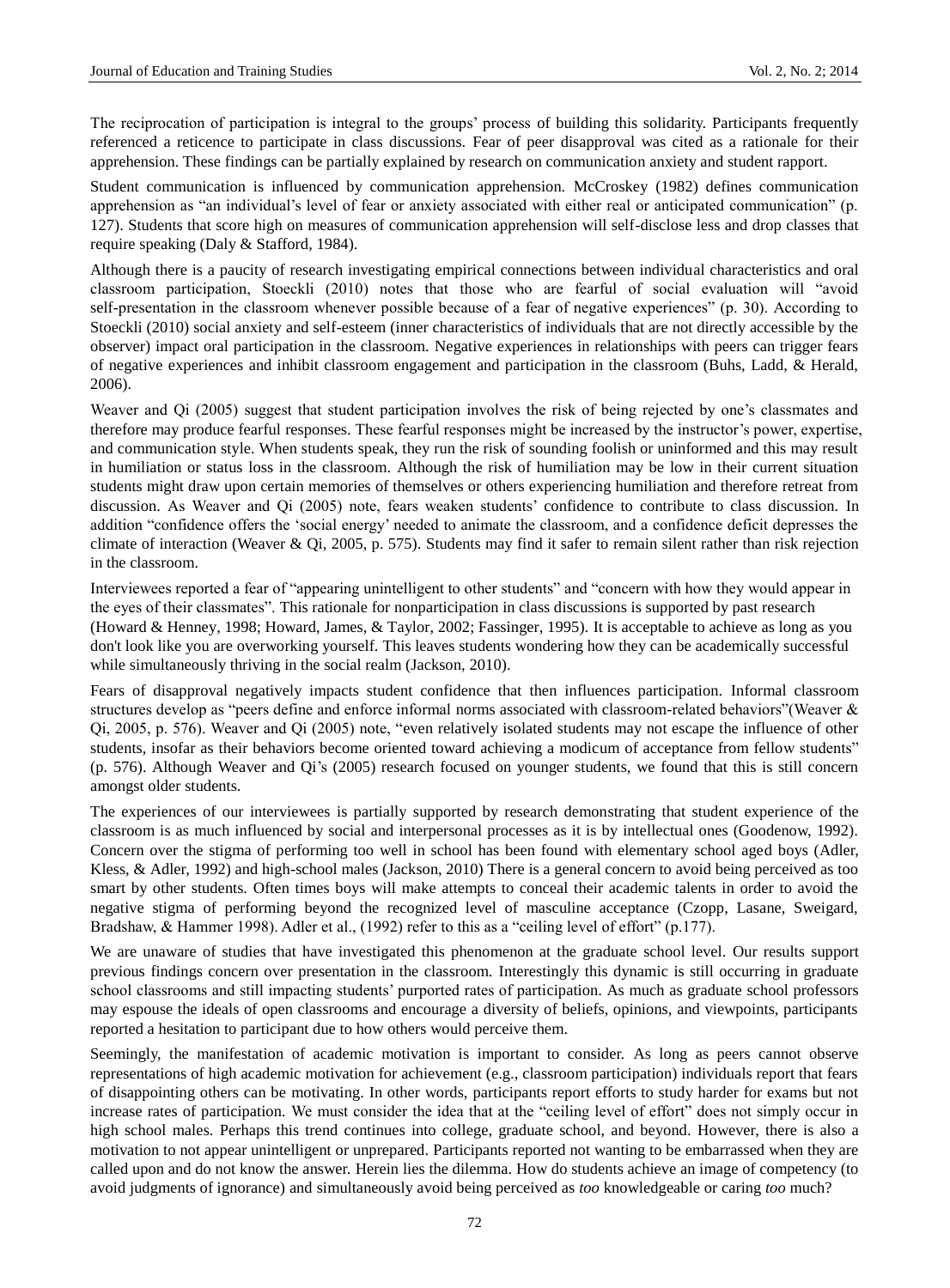## **5. Future Research**

Graduate students' report several instances of learning-related fears. In particular, we think in-class fears regarding peer judgments is a topic worthy of future research-specifically applied classroom based research. What are the implications of classroom cultures where students must constantly toe the middle-line of presenting a competent, but not over competent self-image? What initiatives can graduate school faculty members implement to mitigate fears of peer judgment?

There is ample research demonstrating that positive learning environments enhance student learning. For example, Marzano (1992) found that students learn best when they have positive attitudes and perceptions of the classroom. More specifically, Fassinger (1995) found that student perceptions of peer friendliness and support directly influenced how often they were willing to speak in class. Similarly, Weaver and Qi (2005) found that when students reported fear of peer disapproval it stifled in-class participation. Finally, Dallimore, Hertenstein, and Platt (2008) found that when students perceive their classmates as being confirming and supportive they become more comfortable which in turn increases their likelihood of participating.

Informal conversations with fellow classmates are important in creating a positive school structure (Wambach & Brothen, 1997). Instructors can help facilitate this process by allowing students the opportunity to build positive relationships with one another in the classroom. In particular, content-free student-to-student engagement creates social learning settings centered on positive interaction (Kagan, 1997). Weaver and Qi (2005) stress the importance of encouraging student-to-student connectedness early in the semester as a means for increasing student involvement throughout the semester.

Although the social-emotional aspects of learning are considered during the early school years the importance of these processes seems to get lost as content becomes more specialized. Perhaps there is an assumption that students have learned the skills necessary to navigate a multitude of educational settings. We need to further investigate techniques to built rapport in the classroom. Research suggests that as rapport is built in the classroom social anxieties are reduced (Coupland, 2003). Certainly strategies used with elementary school children to build rapport may not be applicable to graduate students but the necessity is still there. Only through applied classroom research will we gain a deeper understanding of how students can become more connected in the classroom.

# **6. Conclusion**

The affective dimensions of learning are important to consider, regardless of the level of education. The study described here reveals how the contribution of both fears related to disappointing others and peer judgment contributes to a greater understanding of graduate students" learning experiences. Of particular interest to us is the relationship between motivation and fear of disappointing others, as well as the relationship between motivation and fear of peer judgment. The fear of disappointing others emerged as a contributor to academic motivation; conversely a fear of negative peer evaluation seemed to hold students back from participating in classroom discussions. We believe it would be worthwhile for future research to investigate ways to build community in graduate school classrooms that minimize individual fears of peer evaluation that may stifle student engagement.

## **References**

- Adler, P. A., Kless, S. J., & Adler, P. (1992). Socialization to gender roles: Popularity among elementary boys and girls. *Sociology of Education, 65*, 169-197.
- Barbalet, J. M. (1998). *Emotion, social theory and social structure: A macrosociological approach.* Cambridge: Cambridge University Press.

Beck, P. W., & Burns, D. (1979). Anxiety and depression in law students: Cognitive internvention. *Journal of Legal Education, 30,* 270-290.

- Belanger, J. J., Lafreniere, M. K., Vallerand, R. J., & Kruglanski, A. W. (2012). Driven by fear: The effect of success and failure information on passionate individuals' performance. *Journal of Personality and Social Psychology, 104,* 180-195.
- Bell, D. E. (1985). Disappointment in decision making under uncertainty. *Operations Research, 33*, 1–27.
- Berkowitz, L., Jaffee, S., Jo, E., & Troccoli, B. T. (1999). On the correction of feeling- induced judgmental biases. In J. P. Forgas, *Feeling and thinking: The role of affect in social cognition an behavior* (1st Edition ed.). New York/Cambridge: Cambridge University Press.

Bower, G. H. (1981). Mood and memory. *American Psychologist, 36*, 129-148.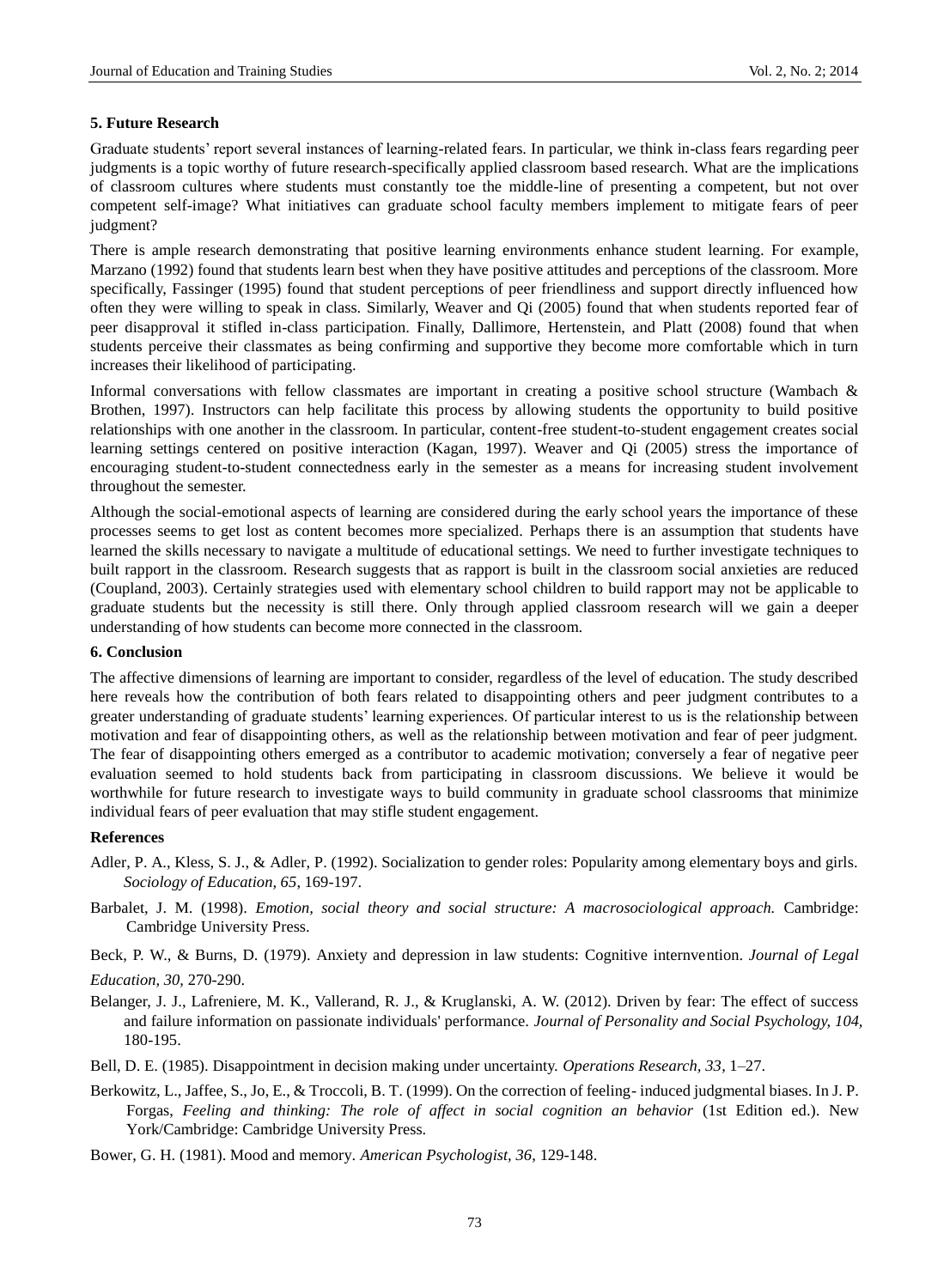- Buhs, E. S., Ladd, G. H., & Herald, S. L. (2006). Peer exclusion and victimization: Processes that mediate the relation between peer group rejection and children's classroom engagment and achievement? *Journal of Educational Psychology, 98*, 1-13.
- Carroll, P. J., Shepperd, J. A., Sweeny, K., Carlson, E., & Benigno, J. P. (2007). Disappointment for others. *Cognition and Emotion, 11*, 1565-1576.
- Collins, R. (1984). The role of emotion in social structure. In K. R. Scherer, & P. Ekman, *Approaches to emotion* (pp. 385-396). Hillsdale, NJ: Lawrence Erlbaum Associates.
- Coupland, J. (2003). Small talk: Social functions. *Research on Language and Social Interactions, 36*, 1-6.
- Covington, M. V., & Omelich, C. L (1979). The double-edged sword in school achievement. *Journal of Education Psychology, 71*, 169-182.
- Covington, M. V., & Teele, K. (1996). O*vercoming student failure: Changing motives and incentives for learning*. Washington, DC, US: American Psychological Association. http://dx.doi.org/10.1037/10193-000.
- Czopp, A. M., Lasane, T. P., Sweigard, P. N., Bradshaw, S. D., & Hammer, E. D. (1998). Masculine styles of self-presentation in the classroom: Preceptions of joe cool. *Journal of Social Behavior and Personality , 13*(2), 281-294.
- Dallimore, E. J., Hertenstein, J. H., & Platt, M. B. (2008). Using discussion pedagogy to enhance oral and written communcation skills. *College Teaching, 56*(3), 163-172.
- Daly, J. A., & Stafford, L. (1984). Correlates and consequences of social-communicative anxiety. In K. Daly, & J. McCroskey, *Avoiding Communication* (pp. 125-144). Beverly Hills, CA: Sage.
- Dewey, J. (1984). *John Dewey: The later works* (Vol. 5). Boydston, J.A. (Ed.) Carbondale, IL: Southern Illinois University Press. (Original work published 1925).
- Elkins, J. R. (1985). Rites de Passage: Law students "Telling Their Lives." *Journal of Legal Education, 35*(1), 27-55.
- Eme, R., & Lawrence, L. (1976). Fear of success and academic underachievement. *Sex Roles, 2*(3), 269-271.
- English, A., & Stengel, B. (2010). Exploring fear: Rousseau, Dewey, and Freire on fear and learning. *Educational Theory, 60*(5), 521-542.
- Fassinger, P. A. (1995). Professors' and students' perceptions of why students participate in class. *Teaching Sociology, 24*, 25-33.
- Forgas, J. P., & Bower, G. H. (1987). Mood effects on person-perception judgments. *Journal of Personality and Social Psychology, 53*, 53-60.
- Fridja, N. H. (1986). *The emotions.* Cambridge: Cambridge University Press.
- Glaser, B. G., & Strauss, A. L. (1967). *The discovery of grounded theory: Strategies for qualitative research*. Chicago: Aldine Publishing Company.
- Goodenow, C. (1992). Strengthening the links between educational psychology and the study of social contexts. *Educational Psychologist, 27*, 177-196.
- Hess, G, F. (2002). Heads and hearts: The teaching and learning environment in law school. *Journal of Legal Education. 52*(1-2), 75-111.
- Hochschild, A. R. (1983). *The managed heart: commercialization of human feelings.* Berkeley: University of California Press.
- Howard, J. R., & Henney, A. L. (1998). Student participation and instructor gender in the mixed-age college classroom. *Journal of Higher Education, 69*, 384-405.
- Howard, J. R., James, G. H., & Taylor, D. R. (2002). The consolidation of responsibilty in the mixed-age college classroom. *Teaching Sociology, 30*, 214-234.
- Isen, A. M. (1993). Positive affect and decision making. In M. Lewis, & J. M. Haviland, *Handbook of Emotions.* New York/London: Guilford Press.
- Jackson, C. (2010). Fear in education. *Educational Review, 62*, 39-52.
- Kagan, S. (1997). Cooperative learning. San Clemente, CA: Kagan Cooperative Learning.
- Larcombe, W., Tumbaga, L., Malkin, I., Nicholson, P., & Tokatlidis, O. (2013). Does an Improved Experience of Law School Protect Students against Depression, Anxiety and Stress? An Empirical Study of Wellbeing and the Law